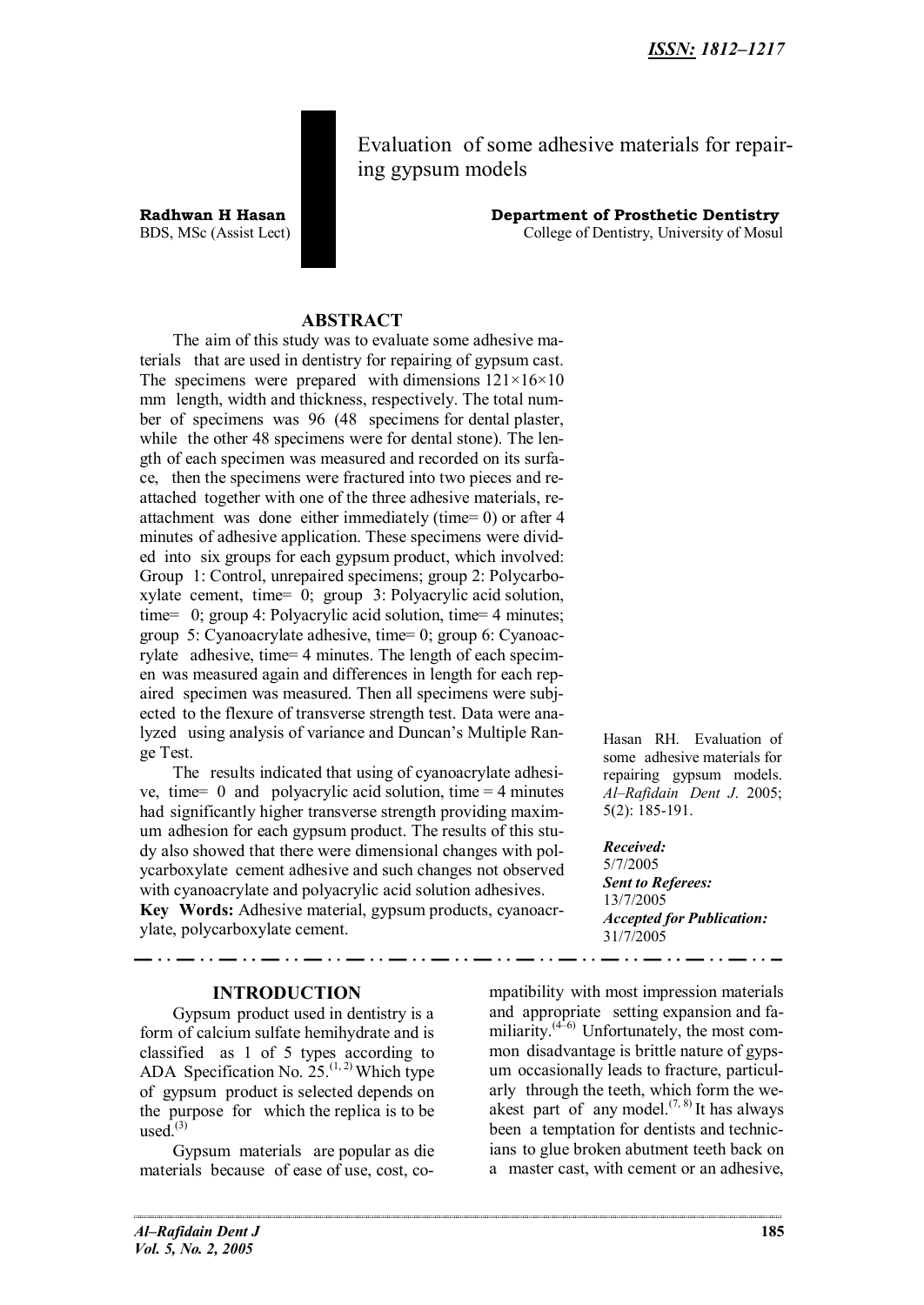after accidental fracture and proceed with fabrication of a removable partial denture framework. $(9, 10)$ 

This study was undertaken to select the most suitable adhesive material for gypsum products. In particular, zinc polycarboxylate cement, capable of bonding to tooth enamel, $^{(11)}$  and aqueous polyacrylic acid, capable of reacting with calcium, $(10)$ were chosen. A cyanoacrylate, which is recommended in dentistry for impregnating stone dies,  $^{(12-15)}$  and pin cementing,  $^{(16, 17)}$ was also tested. In addition to evaluation of the effect of the tested adhesive material

on the dimensions of the repaired gypsum products.

## **MATERIALS AND METHODS**

Three adhesive materials were used in this study as listed in Table (1). The gypsum products used were the dental plaster (Al–Ahleia, Iraq) and dental stone (Zeta Selenor, Italy). A metal rectangular shape mold (without base) was used in order to prepare specimens of gypsum products with 121 mm long, 16 mm wide and 10 mm thick<sup> $(18)$ </sup> (Figure 1).

| Table (T): Adnesive materials            |                                                                                        |                                                                                                |                     |  |  |
|------------------------------------------|----------------------------------------------------------------------------------------|------------------------------------------------------------------------------------------------|---------------------|--|--|
| <b>Adhesive</b><br><b>Materials</b>      | <b>Type</b>                                                                            | <b>Manufacturer</b>                                                                            | <b>Batch</b><br>No. |  |  |
| Adhesor Carbofine<br>(Powder and Liquid) | Zinc Polycarboxylate Cement<br>(Powder–Liquid)                                         | Spofa Dental a.s., Cernkostelecka<br>84, Cz-100 31 Prague 10, CZECH 1174086<br><b>REPUBLIC</b> |                     |  |  |
| Adhesor Carbofine<br>(Liquid)            | 41.5% Polyacrylic Acid Solution<br>in Water<br>Zinc Polycarboxylate Cement<br>(Liquid) | Spofa Dental a.s., Cernkostelecka<br>84, Cz-100 31 Prague 10, CZECH 1174198<br><b>REPUBLIC</b> |                     |  |  |
| Quick Star                               | Cyanoacrylate Adhesive                                                                 | Furkan Ltd, Sti, TURKEY                                                                        | 980501              |  |  |

 $T = 11$ :  $(1)$ : Adh



Figure (1): Specimen of gypsum product and the metal mood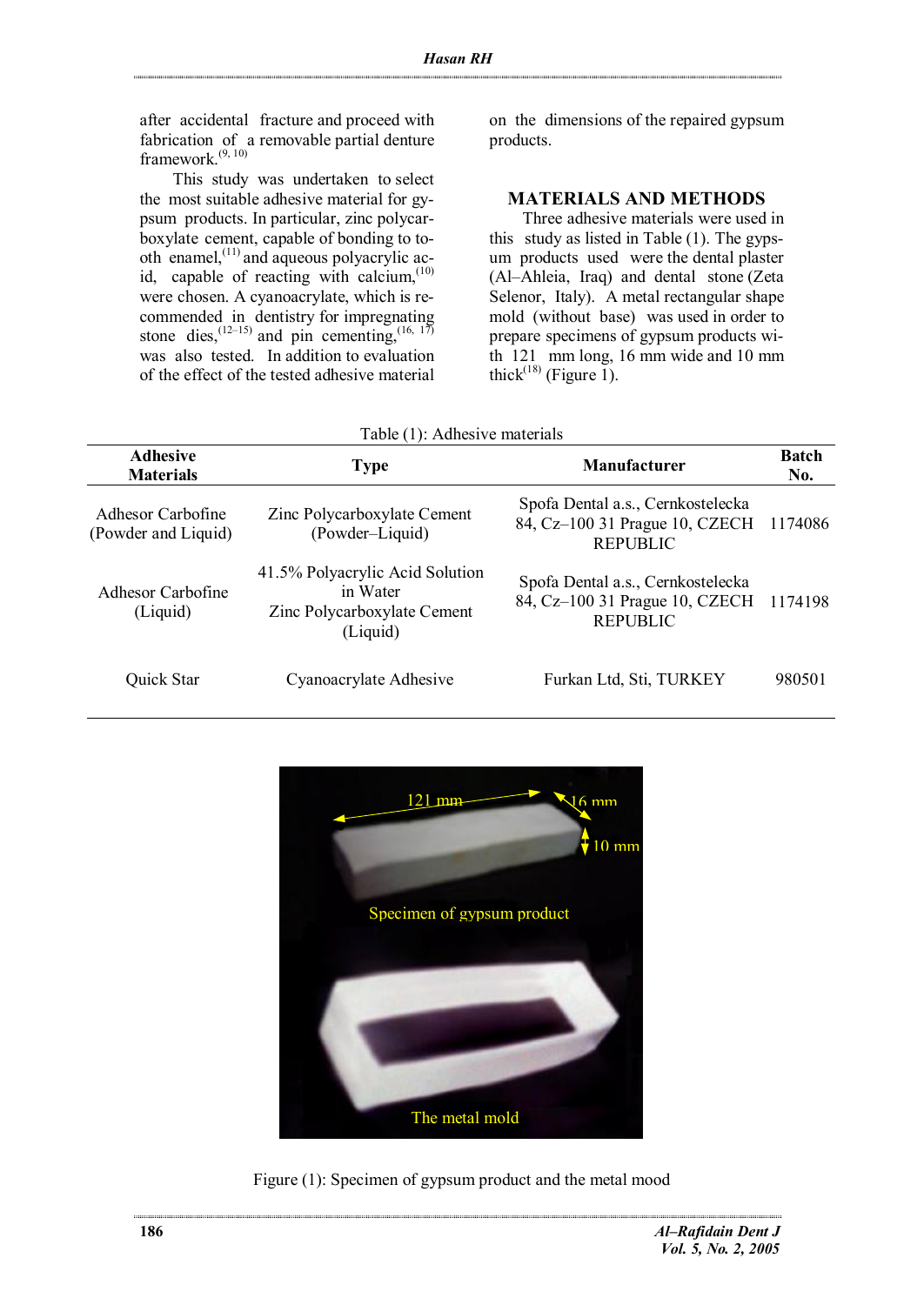The dental stone was mixed with water at water powder ratio of 32 gm of stone: 100 ml of water according to the manufacturer's instructions.

The metal mold was placed on glass slab and by using a dental vibrator (BE-GO, Germany) the slurry was poured slowly into the mold in order to eliminate any porous, then another glass slab was placed over the filled mold to ensure flat and parallel ends.

After a setting period of 20 minutes,<sup>(5)</sup> the glass slabs were taken off and the specimen was easily removed from the mold. All specimens were stored in open air at a temperature range of  $20 + 2$  °C for 60 minutes. $(4)$ 

Forty eight specimens were prepared by this method. The same procedure was used to prepare another 48 plaster specimens. So total number of specimens was 96, and the number of specimen was 8 for each subgroup.

Two reference points on each side of specimen were determined, from which the length of each specimen was measured with a micrometer (Baird and Tatlock, Germany) and recorded on its surface. The specimens were then fractured into two pieces by applying load at the middle of specimen using transverse strength procedure (Figure 2) and reattached together with one of the three adhesive materials and at two time duration. The specimens were divided into 6 groups for each gypsum product as described in Table (2). The repaired specimens were held in contact for 10 minutes and left undisturbed for an additional 20 minutes.<sup>(3)</sup> The length of each specimen was again measured to determine dimensional change.



Figure (2): Fractured specimen

| Table (2): Tested groups        |                                      |                                         |                                                   |                                                   |                                         |                                         |
|---------------------------------|--------------------------------------|-----------------------------------------|---------------------------------------------------|---------------------------------------------------|-----------------------------------------|-----------------------------------------|
| <b>Gypsum</b>                   | <b>Groups</b>                        |                                         |                                                   |                                                   |                                         |                                         |
| Product                         |                                      | 2                                       | 3                                                 | 4                                                 | 5                                       | o                                       |
| Dental<br><b>Stone</b>          | Unrepaired<br>Specimens<br>(Control) | Polycarboxylate<br>Cement<br>$Time = 0$ | Polyacrylic<br><b>Acid Solution</b><br>$Time = 0$ | Polyacrylic<br><b>Acid Solution</b><br>$Time = 4$ | Cyanoacrylate<br>Adhesive<br>$Time = 0$ | Cyanoacrylate<br>Adhesive<br>$Time = 4$ |
| <b>Dental</b><br><b>Plaster</b> | Unrepaired<br>Specimens<br>(Control) | Polycarboxylate<br>Cement<br>$Time = 0$ | Polyacrylic<br><b>Acid Solution</b><br>$Time = 0$ | Polyacrylic<br><b>Acid Solution</b><br>$Time = 4$ | Cyanoacrylate<br>Adhesive<br>$Time = 0$ | Cyanoacrylate<br>Adhesive<br>$Time = 4$ |

Time = 0: Reattachment of fractured specimens immediately after application of the adhesive materials. Time = 4: Reattachment of fractured specimens after 4 minutes of adhesive material application.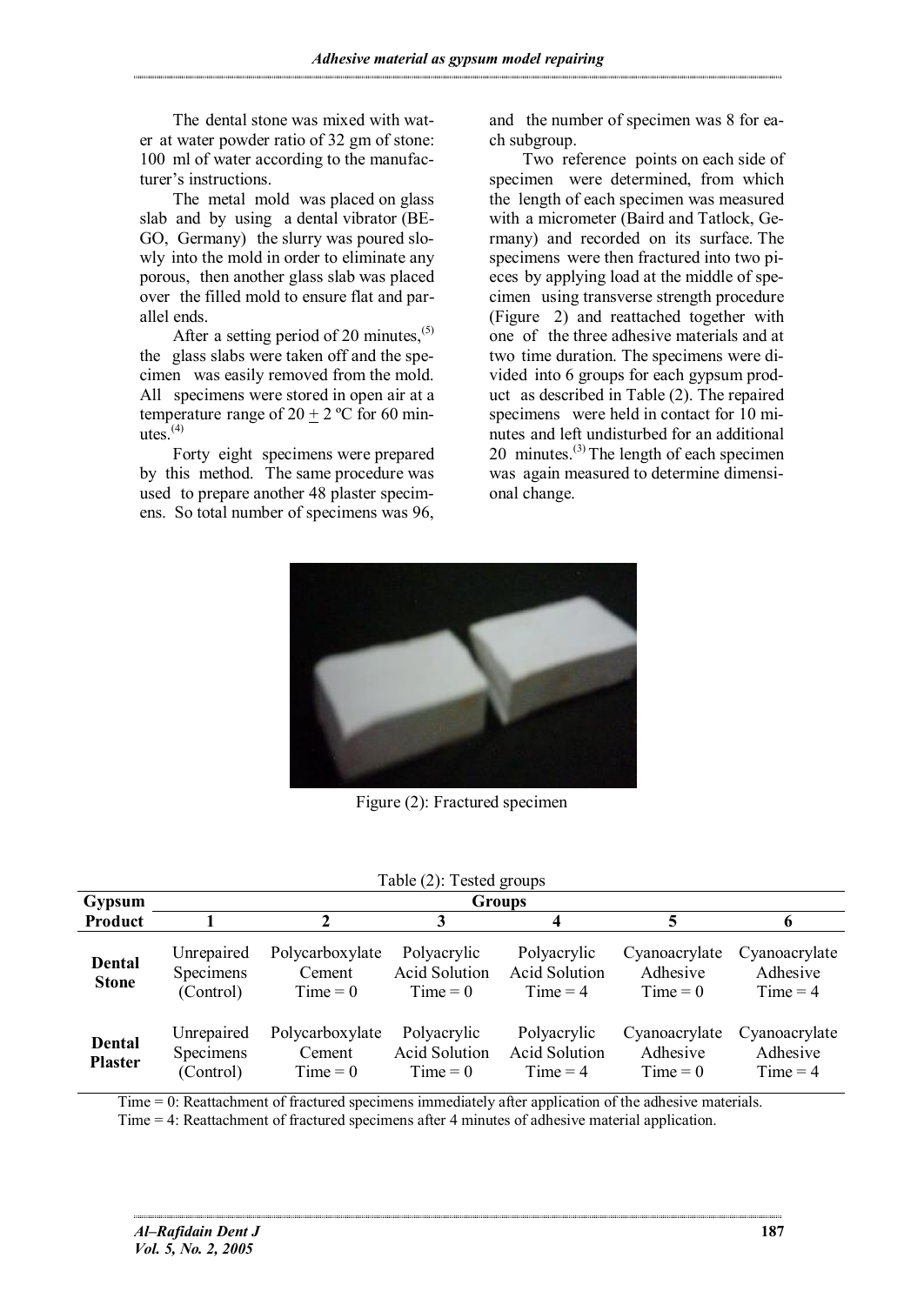All specimens were then subjected to the flexure of transverse strength test (Figure 3 a, b) to show the strength of adhesive materials when compared to that of unrepaired specimens. The constant distance between the supports for the flexure test was 40.5 mm.<sup>(1)</sup> The test was performed by unconfined compression machine (Inc. Model CN 472, EVANSTON, Ill, USA).



Statistical analysis of data included analysis of variance (ANOVA) in order to study the effect of different adhesive materials with 2 time intervals on the transverse strength of plaster and stone groups, and Duncan's Multiple Range Test to compare between the significantly different groups.



 $(A)$  (B)

Figure (3): Gypsum specimen was subjected to the flexure of transverse strength test before fracture (A) and after fracture (B)

### **RESULTS**

Table (3) revealed that there were significant differences among six stone groups  $(p \le 0.001)$ , and Table (4) showed that control groups, polyacrylic acid solution, time= 4 group and cyanoacrylate adhesive, time= 0 group had significantly higher transverse strength  $(16.05 \text{ kg/cm}^2, 16.02)$  $kg/cm<sup>2</sup>$ , 15.95 kg/cm<sup>2</sup>, respectively). While polyacrylic acid solution, time= 0 group  $(10.51 \text{ kg/cm}^2)$  and zinc polycarboxylate cement, time= 0 group  $(10.41 \text{ kg/cm}^2)$  showed significantly lower transverse strength.

While for plaster groups, ANOVA (Table 5) showed that there were significant differences among six groups (*p*< 0.001), and Duncan's Multiple Range Test (Table 6) showed that control group (12.23  $kg/cm<sup>2</sup>$ ), polyacrylic acid solution, time= 4 group  $(12.17 \text{ kg/cm}^2)$  and cyanoacrylate adhesive, time= 0 group  $(11.98 \text{ kg/cm}^2)$ had significantly higher transverse strength, while zinc ploycarboxylate cement, time= 0 group  $(6.58 \text{ kg/cm}^2)$  had significantly lower transverse strength.

| with 2 time intervals on the transverse strength of stone groups |    |                        |                     |                 |                 |  |
|------------------------------------------------------------------|----|------------------------|---------------------|-----------------|-----------------|--|
| Source                                                           | df | <b>Some of Squares</b> | <b>Mean Squares</b> | <b>F</b> -value | <i>p</i> –value |  |
| <b>Between</b><br><b>Groups</b>                                  |    | 295.712                | 59.142              |                 |                 |  |
| Within<br><b>Groups</b>                                          | 42 | 3.387                  | $8.06\times10^{-6}$ | 733.278         | 0.001           |  |
| <b>Total</b>                                                     | 47 | 299.099                |                     |                 |                 |  |

Table (3): Analysis of variance for the effect of different adhesive materials with 2 time intervals on the transverse strength of stone groups

df: Degree of freedom.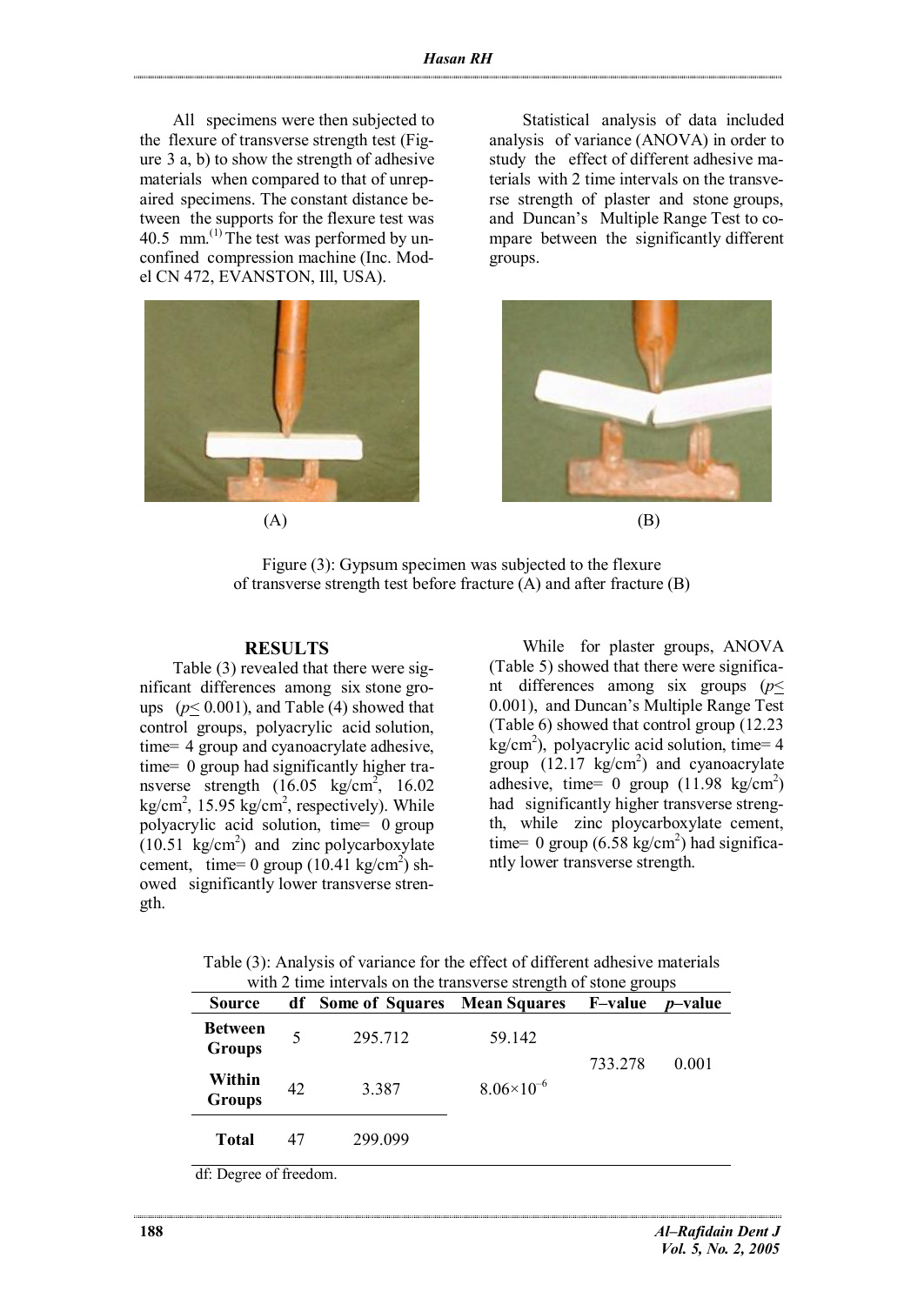| Group                                      | No. | Mean<br>(kg/cm <sup>2</sup> ) | $\pm SD$ | Duncan's<br>Grouping* |
|--------------------------------------------|-----|-------------------------------|----------|-----------------------|
| <b>Unrepaired Samples</b><br>(Control)     | 8   | 16.05                         | 0.2204   | A                     |
| Zinc Polycarboxylate<br>Cement, $Time = 0$ | 8   | 10.41                         | 0.39     |                       |
| Polyacrylic Acid<br>Solution, Time $= 0$   | 8   | 10.51                         | 0.37     |                       |
| Polyacrylic Acid<br>Solution, Time $=$ 4   | 8   | 16.02                         | 0 2 1 2  | $\mathsf{A}$          |
| Cyanoacrylate Adhesive,<br>$Time = 0$      | 8   | 15.95                         | 0.25     | A                     |
| Cyanoacrylate Adhesive,<br>$Time = 4$      | 8   | 14.02                         | 0.16     | B                     |

Table (4): Duncan's Multiple Range Test for the effect of different adhesive materials with 2 time intervals on the transverse strength of stone groups

SD: Standard deviation.

\*Means with the same letter were statistically not significant.

Table (5): Analysis of variance for the effect of different adhesive materials with 2 time intervals on the transverse strength of plaster groups

| <b>Source</b>                   | df | <b>Some of Squares</b> | <b>Mean Squares</b>   | <b>F-value</b> | $\overline{\phantom{a}}$<br><i>p</i> -value |
|---------------------------------|----|------------------------|-----------------------|----------------|---------------------------------------------|
| <b>Between</b><br><b>Groups</b> | 5  | 276.47                 | 55.29                 | 927.099        | 0.001                                       |
| Within<br><b>Groups</b>         | 42 | 2.509                  | $5.96 \times 10^{-2}$ |                |                                             |
| <b>Total</b>                    | 47 | 278.979                |                       |                |                                             |

df: Degree of freedom.

Table (6): Duncan's Multiple Range Test for the effect of different adhesive materials with 2 time intervals on the transverse strength of plaster groups

| Group                                      | No. | Mean<br>(kg/cm <sup>2</sup> ) | $+SD$           | Duncan's<br>Grouping* |
|--------------------------------------------|-----|-------------------------------|-----------------|-----------------------|
| <b>Unrepaired Samples</b><br>(Control)     | 8   | 12.23                         | 0.388           | A                     |
| Zinc Polycarboxylate<br>Cement, $Time = 0$ | 8   | 6.58                          | 024             | D                     |
| Polyacrylic Acid<br>Solution, Time $= 0$   | 8   | 696                           | 016             | C                     |
| Polyacrylic Acid<br>Solution, Time $=$ 4   | 8   | 12.17                         | 024             | $\mathsf{A}$          |
| Cyanoacrylate<br>Adhesive, $Time = 0$      | 8   | 1198                          | 0 <sub>17</sub> | A                     |
| Cyanoacrylate<br>Adhesive, $Time = 4$      | 8   | 10.02                         | 0.17            | B                     |

SD: Standard deviation.

--------------------------

\*Means with the same letter were statistically not significant.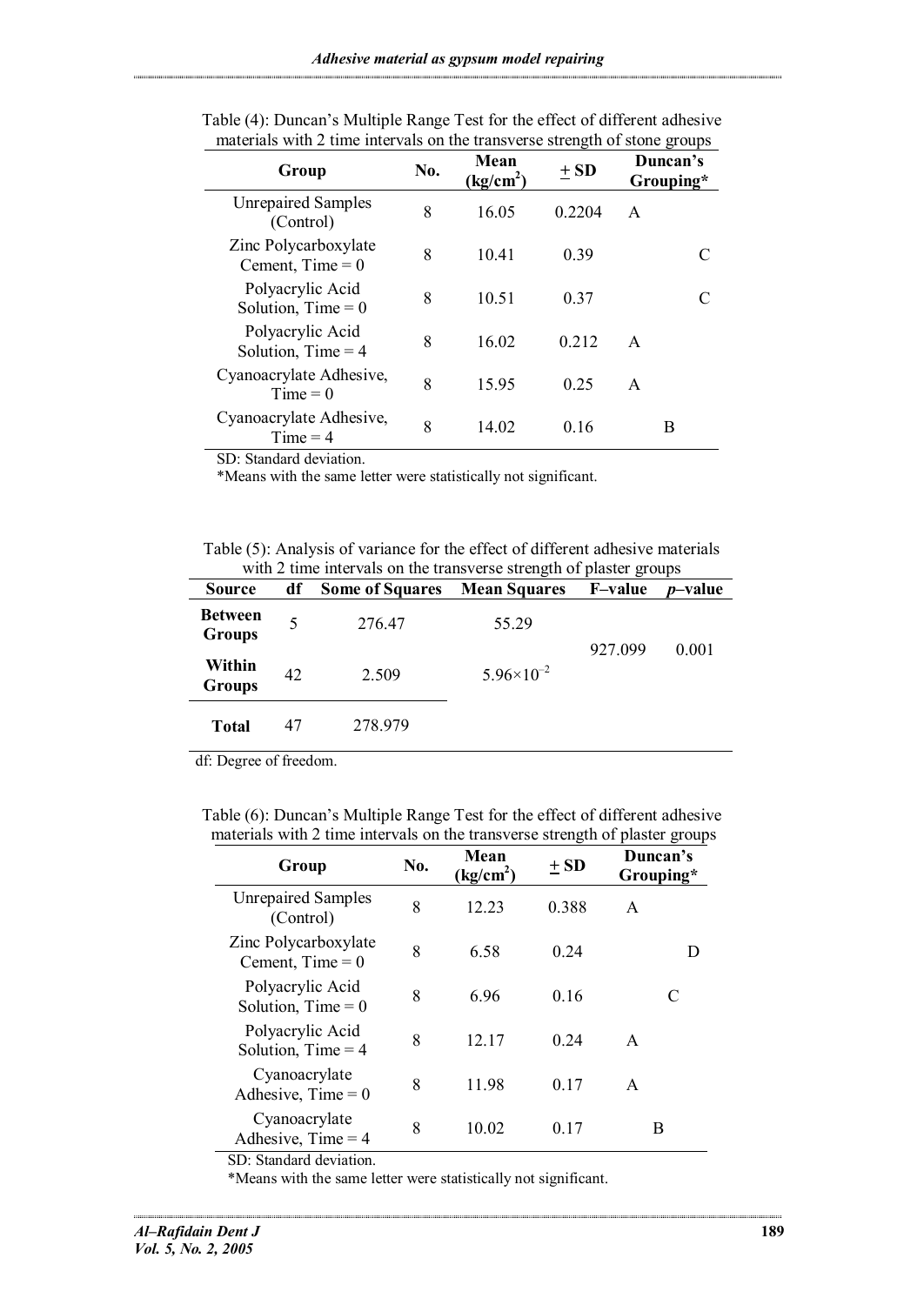The results of this study showed that there were no dimensional changes of the repaired samples with polyacrylic acid solution and cyanoacrylate adhesive, but there were dimensional changes with zinc polycarboxylate cement adhesive material,  $0.04 + 0.005$  mm for stone groups and  $0.05 + 0.006$  mm for plaster groups (Table 7).

Table (7): Effects of various adhesive materials on dimensions of repaired samples of gypsum products (dimensional changes in millimeters)

|                               | <b>Adhesive Material</b>            |                                  |                                              |  |  |
|-------------------------------|-------------------------------------|----------------------------------|----------------------------------------------|--|--|
| Gypsum<br><b>Products</b>     | Polyacrylic Acid<br><b>Solution</b> | Cyanoacrylate<br><b>Adhesive</b> | <b>Zinc Polycarboxylate</b><br><b>Cement</b> |  |  |
| <b>Dental</b><br><b>Stone</b> |                                     |                                  | $0.04 + 0.005$                               |  |  |
| Dental<br><b>Plaster</b>      |                                     |                                  | $0.05 + 0.006$                               |  |  |

## **DISCUSSION**

Ideally, an adhesive material for gypsum products should have the following characteristics: 1) The ability to bond to calcium, 2) a low film thickness so that the repaired cast is dimensionally unaltered, 3) the ability to penetrate into the porous gypsum structure so that the set adhesive will give good mechanical interlock, and 4) be hydrophilic so that any residual moisture in the gypsum will neither repel the material nor interfere with its setting reaction. $(10)$ 

The results of this study showed that samples repaired with polyacrylic acid solution (time= 4 minutes) and cyanoacrylate adhesive (time= 0 minute) showed significantly higher transverse strength for both gypsum products (Tables 4 and 6) when compared with other adhesive materials and other time of adhesive application. These results were in agreement with other studies. $(10, 18)$ 

The effects of polyacrylic acid may be explained by assuming that at least two things can happen. First, a chemical reaction between calcium sulfate and the polyacid may lead to the formation of a salt, calcium polyacrylate. Second, because the aqueous is hydrophilic and can penetrate into the porous gypsum structure the formed calcium polyacrylate can be mechanically interlocked in the structure. It appears that a combination of chemical adhesion and mechanical attachment can account for the success of polyacrylic acid.<sup> $(10)$ </sup>The delay of 4 minutes before reassembly of the broken fragments permits the viscous polyacid to diffuse further into the pores and gives more time for the chemical reaction with calcium sulfate to occur.

Also this study showed that use of polycarboxylate cement as adhesive material for gypsum products give significantly lower transverse strength (Tables 4 and 6). This condition may be explained by the fact that polycarboxylate cement produce relatively high film thickness when compared with other used adhesive material and this will lead to concentration of force on these weak film leading to lower transverse strength.

This study showed that such film of polycarboxylate cement lead to dimensional changes of the samples  $(0.04 \pm 0.005)$ mm for dental stone and  $0.05 + 0.006$  mm for dental plaster), but some researches considered such resulting dimensional changes as not having any clinical significance and occurs within the limits of physiologic tooth movement.<sup> $(9)$ </sup> While using of cyanoacrylate adhesive and polyacrylic acid solution did not produce any dimensional change of the tested samples (Table 7) because such material has a low film thickness so that the repaired samples are dimensionally unaltered.

#### **CONCLUSIONS**

Cyanoacrylate adhesive can give adequate repairs without any dimensional changes of the repaired gypsum models.